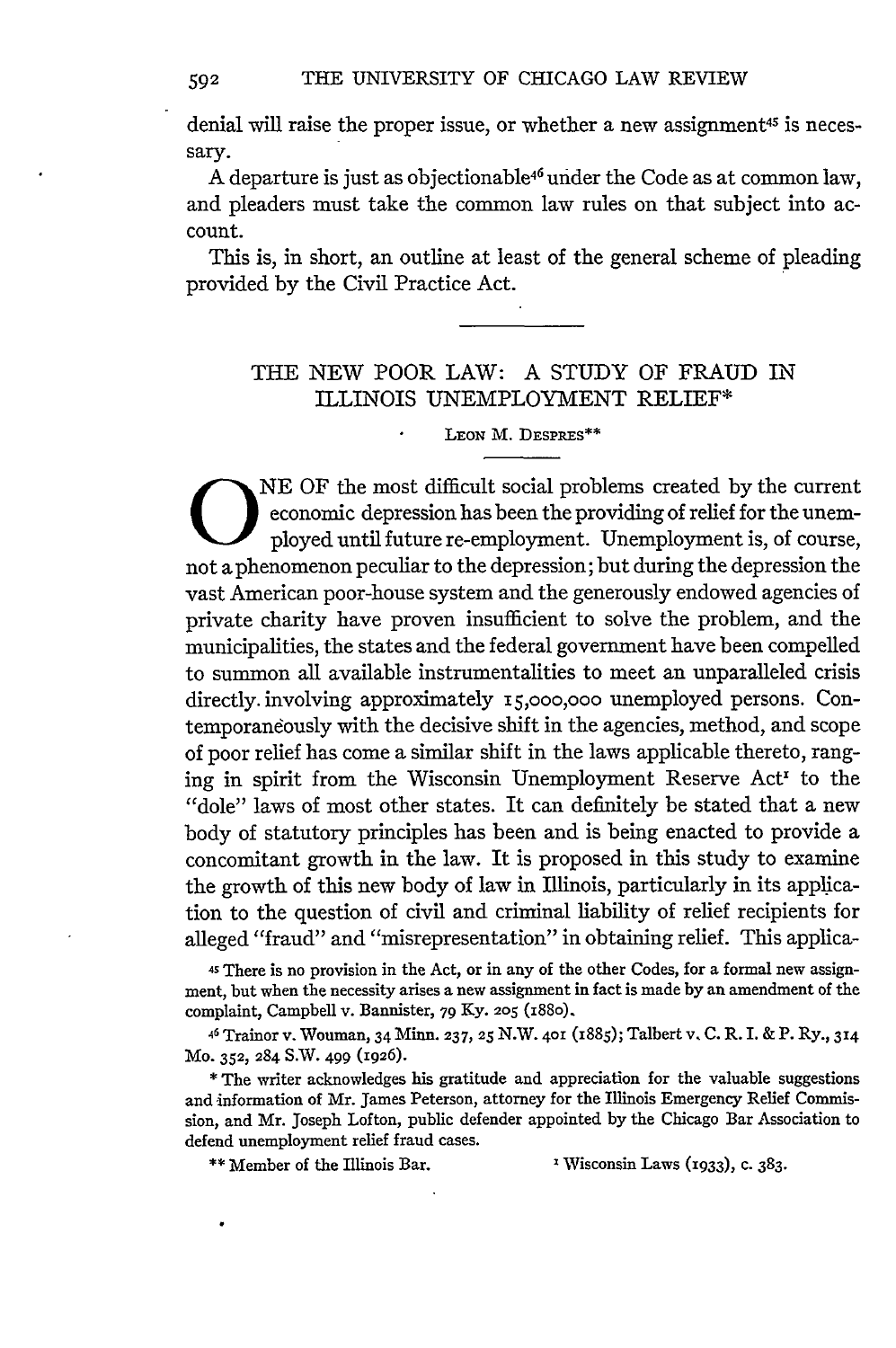tion furnishes an excellent illustration of the new laws, for the limits fixed to such liability indicate the intended scope of the new relief.

At the instance of the Illinois Emergency Relief Commission, numerous informations have been filed in the courts charging relief recipients with the obtaining of goods by false pretenses. Public defenders appointed by the Chicago Bar Association have been designated to defend most of those accused. Differences of opinion between counsel for the Commission and counsel for the defense as to the elements of the new fraud have repeatedly been aired in the public prints. Such differences of opinion on this question are vital and go to the very root of the theory underlying the new statutes.

## **THE** ILLINOIS PAUPER LAW

The legal provisions affecting the poor law system prior to- 1929 were in the main based on certain sections of the Illinois Revised Statutes of 1845,3 imposing upon counties and towns the duty to "relieve and support all poor and indigent persons lawfully resident therein."<sup>4</sup> These provisions and the accompanying laws affecting paupers and their settlements are based substantially on early English statutes.<sup>5</sup> Most of the cases which have arisen thereunder deal with the respective liabilities of public bodies for the support of acknowledged paupers.<sup>6</sup> In defining paupers, the statute refers to poor persons "who shall be unable to earn a livelihood in consequence of any bodily infirmity, idiocy, lunacy, or other unavoidable cause" and provides that certain relatives in a specified order shall be liable for their support.7 The Illinois Supreme Court has amplified this definition by stating that

to become a public charge the person must be poor, and unable to earn a livelihood by reason of some one of the enumerated causes, and must not have any of the enumerated relatives of sufficient ability for their support.<sup>8</sup>

In 1925, the Illinois Assembly established<sup>9</sup> county bureaus of public welfare in counties having a population over five hundred thousand, for the purpose of consolidating "all branches of investigations, powers, functions and duties included in the term 'Social Service Functions.'"<sup>10</sup> This

Substantially re-enacted in Ill. Cahill's Rev. Stat. **(1933),** c. **107,** §§ 14, **i5.**

*4Ibid.,* **§§** 14, **13.**

**- 27** Henry **VIII,** c. 25 (I535);I **BI.** Comm. **(3d** ed. **1768), 359-365;** 21 R.C.L., Poor and Poor Laws (i918), **701-3,** §§ **1-3.**

**6** Board of Supervisors v. Town of South Ottawa, 12 Ill. **480** (i85i); Board of Supervisors v. Plaut, 42 Ill. **324** (1866); Board of Supervisors v. People, 49 **Ill. App. 369** (893).

**7** Ill. Cahill's Rev. Stat. **(1933),** c. **507,** § **i.**

**8** City of Alton v. County of Madison, 21 Ill. 115, 116 (1859).

**9** Ill. Cahill's Rev. Stat. (1933), **c. 23,** §§ 446-454. *- Ibid., §* 448.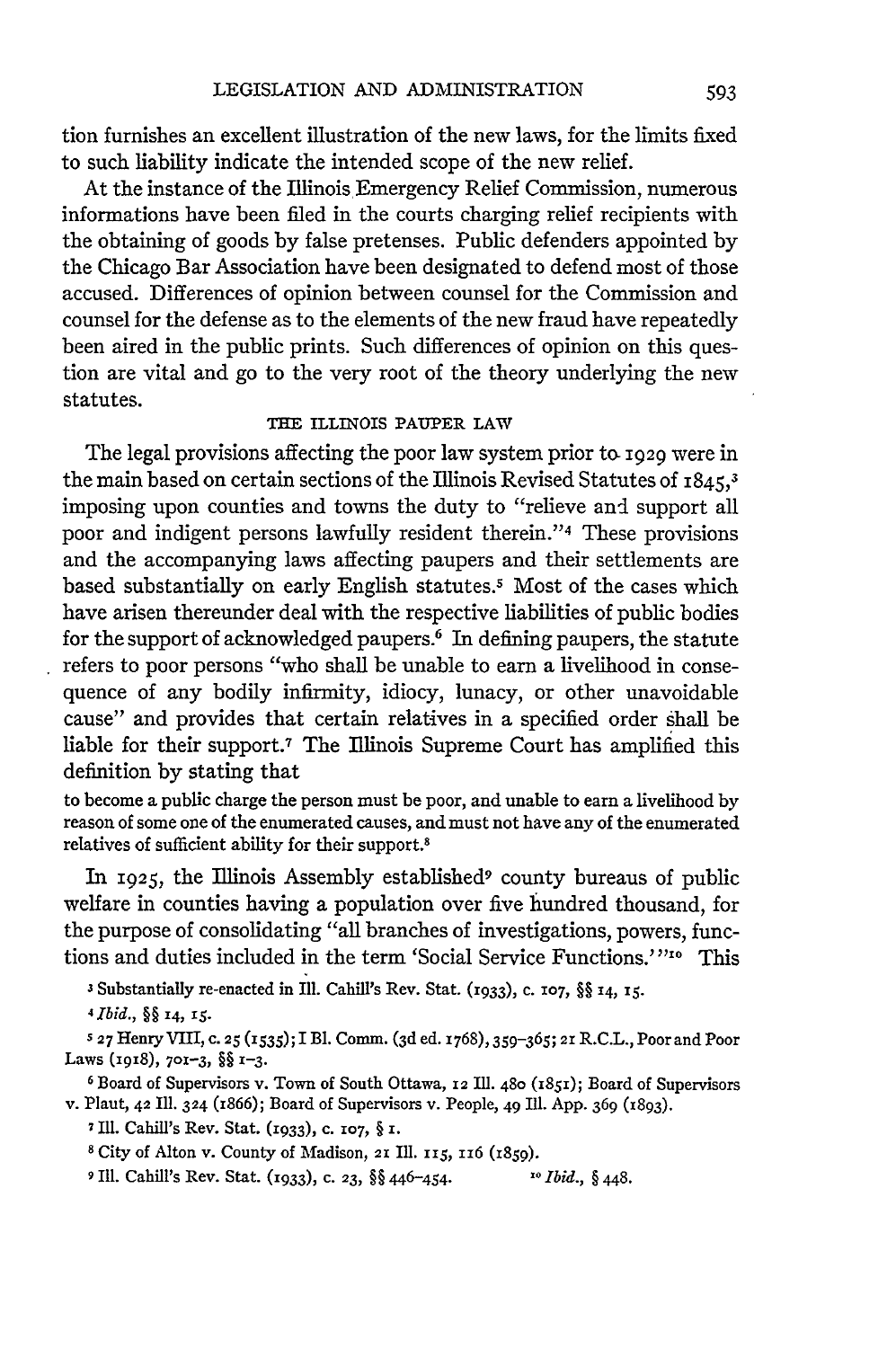term was defined" to include not only duties with reference to dependent children, blind adults, etc., but also to "cases involving social, economic, and home conditions, non-support, desertion and abandonment, where the aid of the county or the jurisdiction of a court of record is invoked,"<sup>12</sup> and to "the furnishing of social service and making provision of aid, food, clothing, medical attention or other relief to all persons in said county applying for or in need thereof." $\frac{1}{3}$  Thus it was already recognized that the scope of state social service relief duties extends beyond the furnishing of bare subsistence to technical paupers. Save for this statutory exception, it can readily be seen that the pauper acts have in the main a restricted application, and are concerned, as were the old English poor laws, only that the poor be sustained "so that none should die by default of sustenance."<sup>14</sup>

### EMERGENCY RELIEF **ACTS**

By act approved February 6, 1932,<sup>15</sup> the Illinois Assembly created the Illinois Emergency Relief Commission, consisting of seven commissioners, whose duty is "to provide relief to residents of the State of Illinois, who, by reason of unemployment or otherwise, are destitute and in necessitous circumstances."<sup>16</sup> The Commission is also authorized to "make use of and cooperate with counties, townships and any other municipal corporations charged by law with the duty of poor relief and with other local relief agencies."<sup>17</sup> The statute specifically avoids the use of the term "poor and indigent persons" which appears in the pauper acts.<sup>18</sup>

A study of the emergency clauses in this statute and other statutes indicates a substantial change of attitude on the part of the Illinois Assembly from the narrow terms of the pauper acts. Reference is made to "the degree of unemployment and the necessity for furnishing assistance to the destitute without delay and particularly during the winter months."<sup>19</sup> In an act to provide unemployment relief funds by a state tax, the Assembly declared an emergency "in as much as it is vitally necessary to provide funds without delay for the relief of the hundreds of thousands of persons who are in destitute circumstances."<sup>24</sup>

Under the terms of the Federal Emergency Relief Act of **1933,"** sub-

| $\frac{11}{}$ Ibid., § 447.                                                                                | <sup>13</sup> <i>Ibid.</i> , § 447(11).            |
|------------------------------------------------------------------------------------------------------------|----------------------------------------------------|
| <sup>12</sup> <i>Ibid.</i> , § 447(10).                                                                    | <sup>14</sup> Mirror of Justices, c. $\tau$ , § 3. |
| <sup>15</sup> Ill. Cahill's Rev. Stat. (1933), c. 23, §§ 463-467.                                          |                                                    |
| <sup>16</sup> <i>Ibid.</i> , § 464.                                                                        | $18$ <i>Ibid.</i> , c. 107, $\S$ 14, 15.           |
| <sup>17</sup> <i>Ibid.</i> , § 464.                                                                        | <sup>19</sup> <i>Ibid.</i> , c. 23, § 467.         |
| 20 TH Cabilly Rev. Stat $(\text{real})$ c as $\frac{8}{100}$ see also $\frac{88}{100}$ is $\frac{10}{100}$ |                                                    |

2 Ill. Cahil's Rev. Stat. ('933), **C. 23, §** 470; see also **H8** 458, 462.

21H. R. Rep. No. 46o6, **73d** Cong. **(i933);** 48 Stat. **55,** 15 U.S.C.A. Supp. **§** 721-728 (1933).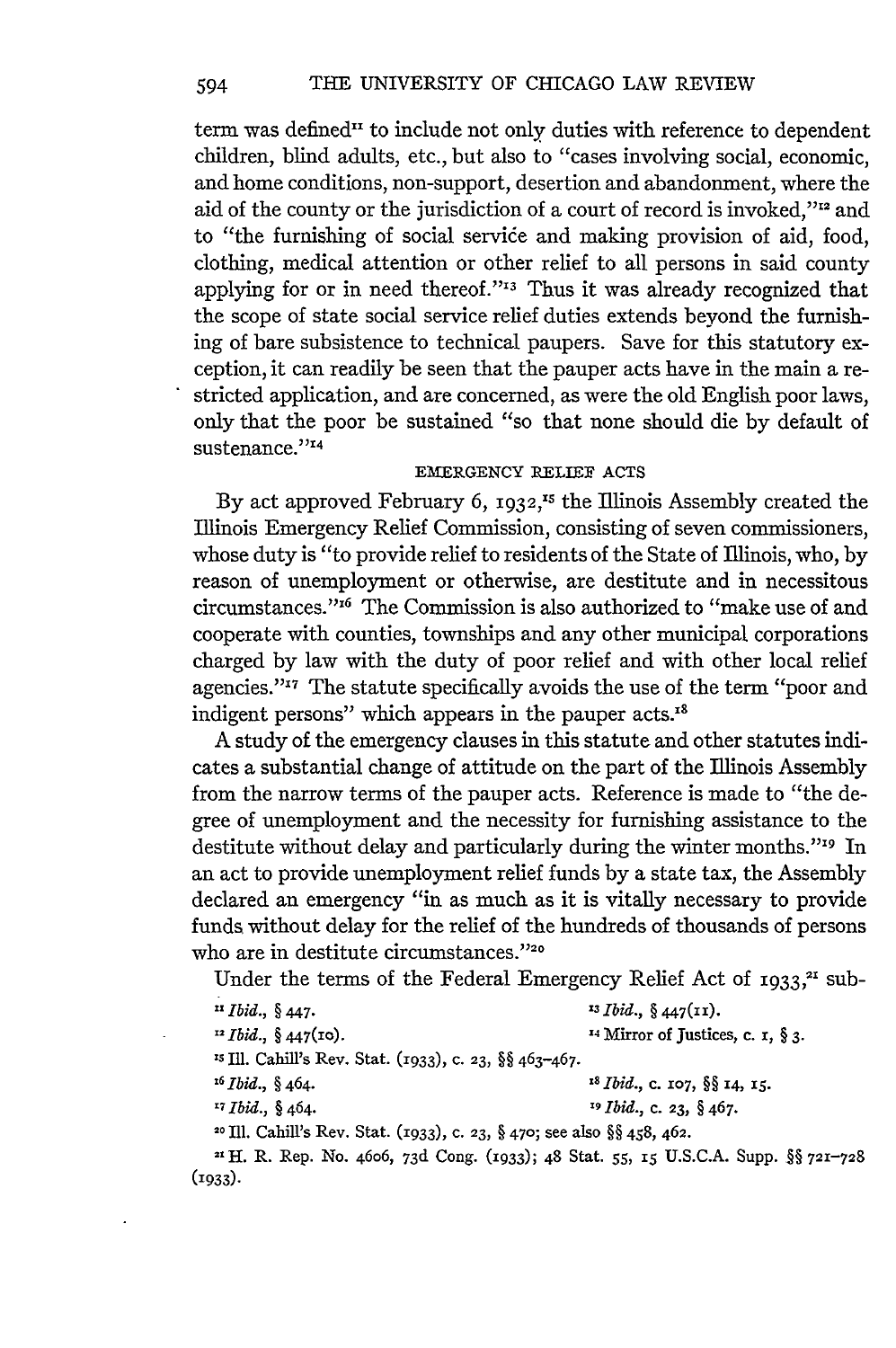stantial grants have been made to the State of Illinois "to aid in meeting the costs of furnishing relief and work relief and in relieving the hardship and suffering caused by unemployment"<sup>222</sup> and "to provide the necessities of life to persons in need as a result of the present emergency."<sup>23</sup> In passing this act, Congress declared that "the present economic depression has created a serious emergency, due to widespread unemployment and increasing inadequacy of State and local relief funds, resulting in the existing or threatened deprivation of a considerable number of families and individuals of the necessities of life."24

The new statutes were considered by the Supreme Court of Illinois in a suit<sup>25</sup> involving the validity of a levy for the maintenance of a county home. After citing the many statutes authorizing the county to erect and maintain a poor house, the court stated:<sup>26</sup>

The different statutes above mentioned are distinctly and essentially humanitarian in their purpose and must therefore receive a liberal construction where no constitutional privilege is violated. The court takes judicial notice of the emergency relief measures taken by the State and nation to relieve unemployment and distress during 1931 and 1932.

The Illinois Assembly, which created the Illinois Emergency Relief Commission and provided most of the relief in Illinois, Congress, which has provided for a substantial part of the relief, and the Supreme Court of Illinois have all attested that there is a new object in the passage of recent relief legislation.

### **FRAUD AND MISREPRESENTATION** IN OBTAINING RELIEF

At this time, there are many informations on file in the courts charging relief recipients with obtaining goods by false pretenses. The Illinois Emergency Relief Commission now holds choses in action having a face value in excess of **\$55,000** which have been tendered to the Commission by former relief recipients in the hope of escaping criminal prosecution. It is therefore pertinent to inquire what acts are necessary to constitute the crime of obtaining goods by false pretenses. The Illinois statute defining the crime<sup>27</sup> fixes certain necessary elements:  $(i)$  there must exist an intent to defraud; (2) the defendant must make use of a false token, writing or pretense;  $(3)$  the false pretense must be used to perpetrate the fraud;  $(4)$ 

*-Ibid.,* § **4a; I5 U.S.C.A. Supp.** § 724a **(1933).**

**23** *Ibid.*

*241bid., § 1;* 15 **U.S.C.A.** Supp. § **721** (1933).

**<sup>25</sup>**People ex rel. Witte v. Franklin, 352 Il. **528,** 186 N.E. **137** (1933).

**<sup>26352</sup>***IMl.* **528,** *531,* **x86** N.E. 137, 138 (i933).

**27 Ill.** Cahill's Rev. Stat. (i933), c. 38, **§ 228.**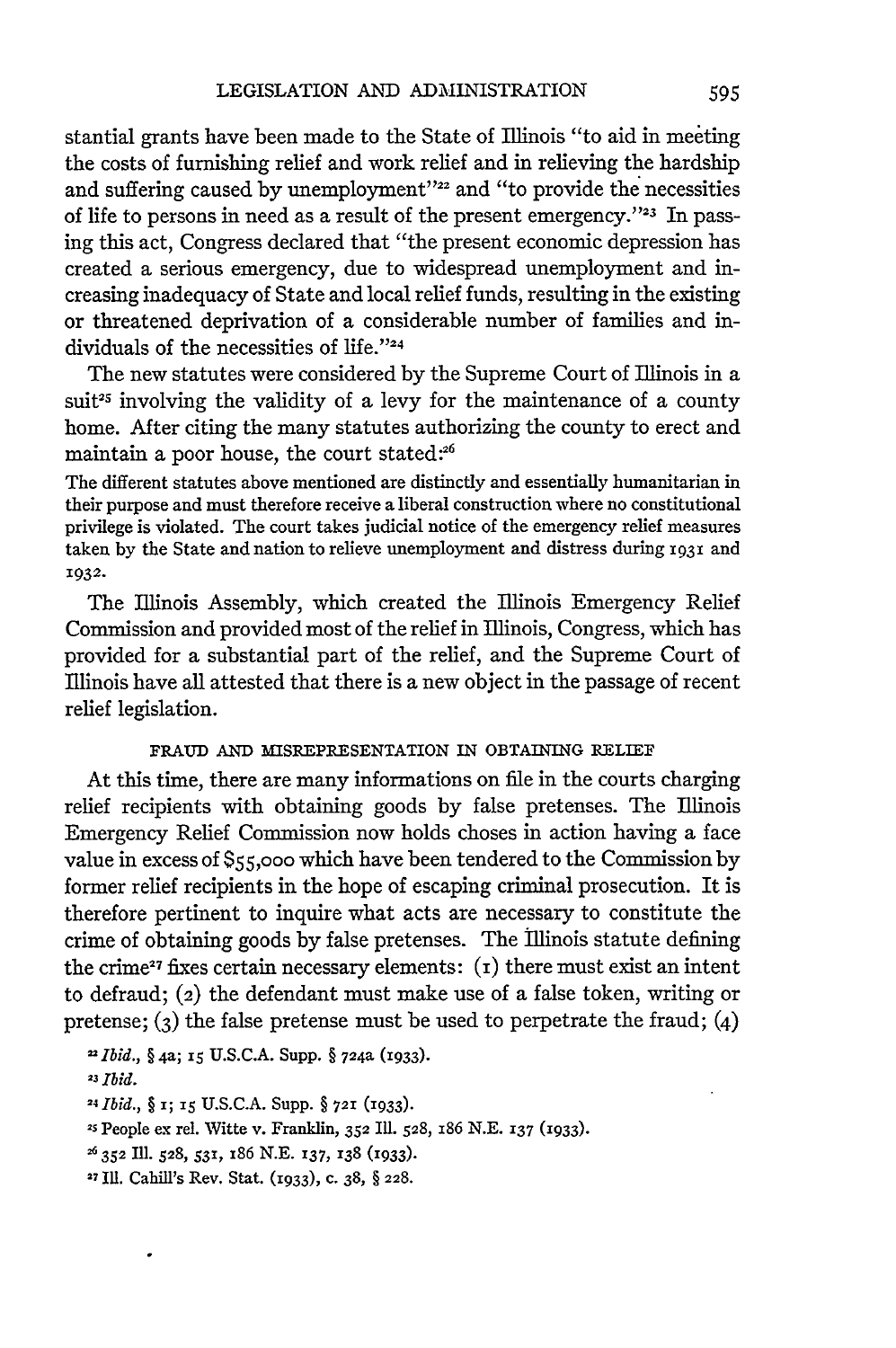the fraud must be accomplished by means of the false pretense. If any of these elements is absent, there can be no crime under the statute.

It has been contended, principally on the basis of an early New York case,<sup>28</sup> that the fraudulent obtaining of money or goods from a charity is not indictable under the statute, on the ground that "the virtue [of charity] is sufficiently could [sic], inquisitive and scrupulous to be safe without the protection of the criminal law."<sup>29</sup> Were this case still law, the contention would be correct; however, the case was repudiated by a subsequent decision in the same jurisdiction<sup>30</sup> and it has been distinguished or rejected whenever the question has arisen.<sup>31</sup>

It also seems clear that a charge of obtaining money or other property by false pretenses may be predicated upon an attempt thus to obtain money or goods from a governmental agency.<sup>32</sup>

Since it has been made the express statutory duty of the Illinois Emergency Relief Commission to provide relief to residents of Illinois who are "destitute and in necessitous circumstances,"<sup>33</sup> it would surely seem that no criminal or civil liability could be imposed upon a person who receives relief and is "destitute and in necessitous circumstances" even though prior to receiving relief, the recipient may have made one or more misrepresentations; for if the Commission grants relief according to the legislative mandate, it will always be presumed to be fulfilling its duty. It is only when a recipient receives more relief than the statute permits or authorizes the Commission to provide that he may be guilty of obtaining goods by false pretenses. It becomes necessary, therefore, to determine the meaning of the words "destitute and in necessitous circumstances" as used in the statute.

28 People v. Clough, **17** Wend. (N.Y.) **35,** (837).

**29 17** Wend. (N.Y.) **351, 352 (1837). 30** McCord v. People, 46 **N.Y. 470 (1871).**

**3'** Strong v. State, **86** Ind. **208** (1882); State v. Styner, *154* Ind. **3i, 56** N.E. **98** (igoo); State v. Carter, **112** Iowa *i5,* **83** N.W. **715, 900** (I9oo); Commonwealth v. Whitcomb, **107** Mass. 486, **487 (1871)** ("the law favors charity as well as trade, and should protect the one as well as the other from imposture by means of false pretenses"); State v. Matthews, **91** N.C. *635* (1884); Baker v. State, **120** Wis. **135,** 97 N.W. 566 **(903);** Reg. v. Jones, **i** T. & M. **270** (Cr. App. i85o), in which the conviction was upheld despite the existence of another statute, *5* Geo. IV, c. 83, § 4 (1824) against "endeavouring to procure charitable contributions of any nature or kind under any false or fraudulent pretenses." This would indicate that, as today, the state favored prosecution under the statute against false pretenses rather than under statutes specifically referring to frauds in charities; Reg. v. Hensler, **ii** Cox C.C. **570** (Cr. App. 1870).

32 State v. Wilkerson, **98** N.C. 696, **3** S.E. 683 (887) (the defendant continued to draw a pauper's stipend from the Board of County Commissioners after the removal of the pauper from the county); State v. Kelly, **27** N.M. 412, 202 Pac. 524 **(I92I);** State v. Talley, **77 S.C.** *99,* 57 S.E. 618 **(1907); 21** A.L.R. iSo.

**33** Ill..Cahill's Rev. Stat. **(1933),** c. **23,** § 464.

596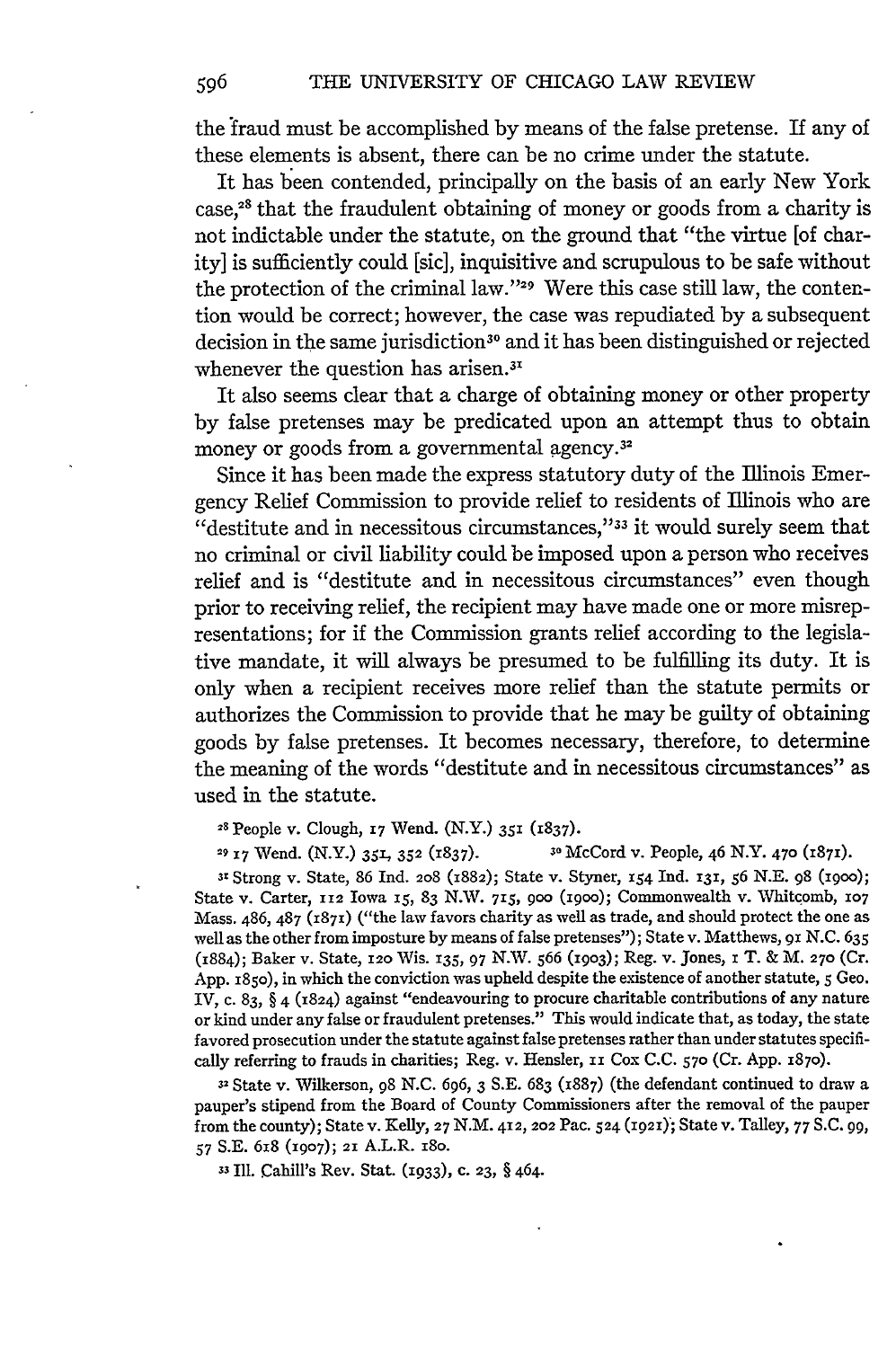In **1920,** the Bureau of Labor Statistics of the United States Department of Labor carefully computed a minimum quantity budget necessary to maintain a family of five in health and decency,<sup>34</sup> intending to establish a standard below which a family cannot go without danger of physical and moral deterioration. The budget fails to include many ordinary comforts such as stationery, postage, telephoning and telegraphing, and tobacco. In June, 1929, the cost of living index based upon this budget was **170.2 (1913** = xoo)<sup>3</sup> 5 and the estimated minimum for maintaining this cash budget in Chicago was \$2,431.96.36 In June, 1933, the cost of living index was i28.3, 37 indicating a drop in the retail prices involved since June, 1929, of approximately 24.6%.

A far more rigid budget providing only for the bare necessities of life, omitting all savings against old age, sickness, future contingencies of any sort, tuition, etc., has been established by the National Industrial Conference Board. A study of this budget in June, **193 1,** revealed that the cost of all items provided for was \$i,8o8.64, as against \$2,152. **14,** the figure for the budget established by the Bureau of Labor Statistics.<sup>38</sup> The cost of living index in June, **1931,** was **150.3** against **128.3** for June, 1933, 39 indicating a fall in the retail prices involved of approximately  $14.6\%$ . A composite of these two budgets gives an approximate average of the budget required throughout Illinois. The Bureau of Labor Statistics reported that "no yearly earnings which fall below the cost of the budget .... can be considered a living wage, since the total represents the lowest cost of the meager budget allowed by the government as the bottom level of health and decency."<sup>40</sup> A fortiori this is true of the budget conceived by the National Industrial Conference Board. It would seem, therefore, that so long as the total available resources of a person are insufficient to maintain a reasonable budget standard such as those of the Bureau of Labor Statistics or of the Industrial Conference Board, i.e., so long as his health and decency are seriously impaired, he is "destitute and in necessitous circumstances" within the meaning of the statute imposing a duty on the Illinois Emergency Relief Commission to provide relief.

The phrases "destitute" and "necessitous circumstances" have received judicial interpretation in many jurisdictions. In connection with a

34 Standards of Living (Bureau of Applied Economics, Bulletin No. **7,** Rev. **Ed.** 192o), **i.**

<sup>35</sup> 12 Monthly Labor Review 65, 313 (U.S. Bureau of Labor Statistics, 1921).

**-6** Facts for Workers (Labor Bureau, Inc., Sept. 1929).

**3737** Monthly Labor Review 455 **(U.S.** Bureau of Labor Statistics, 1933).

**31** The Cost of Living in Twelve Industrial Cities, c. **12** (National Industrial Conference Board, **1928).**

**39** See *supra* note **37.** 40 Laidler, How America Lives **(3d** ed. 1930), **x7.**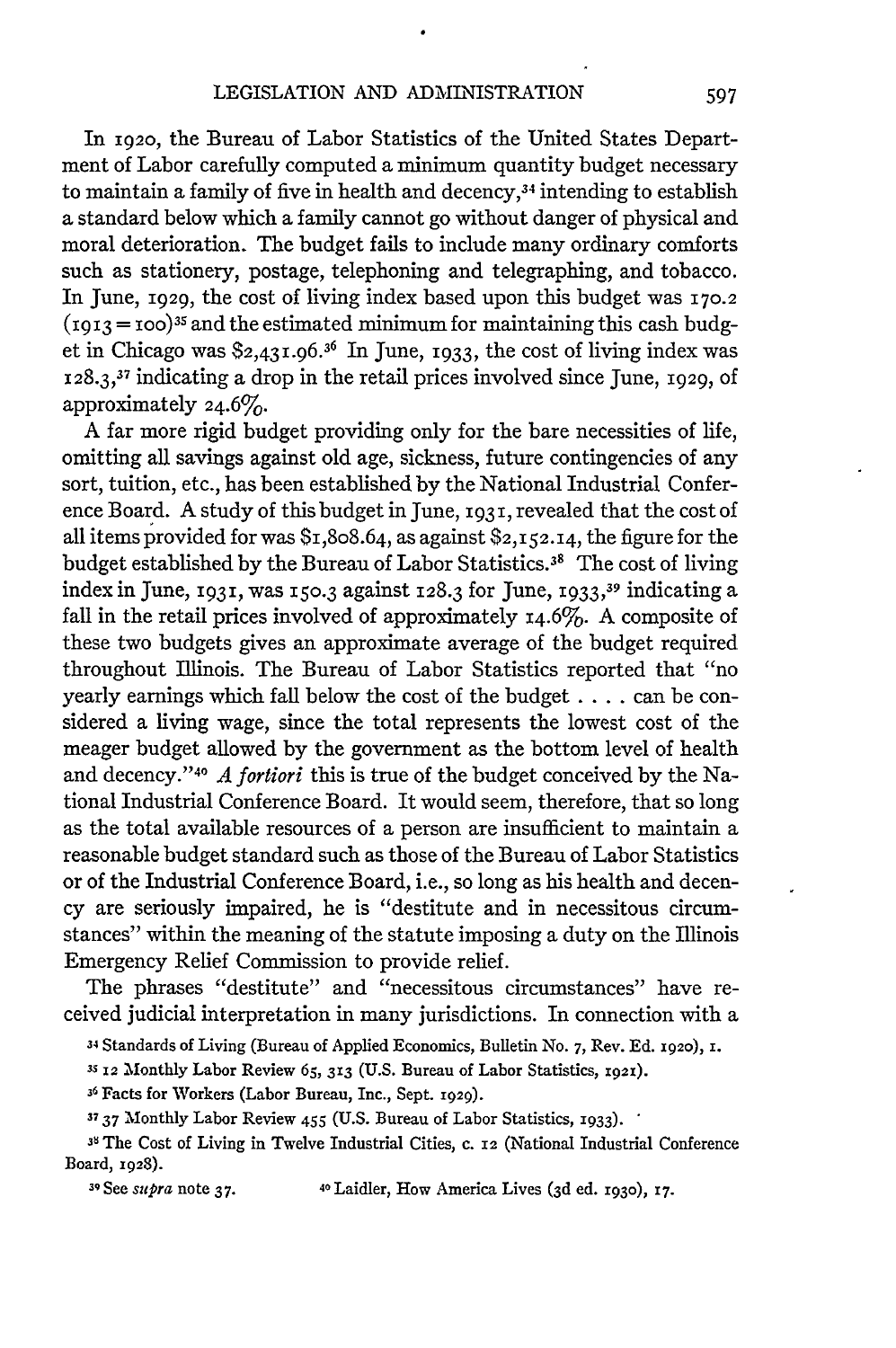statute providing punishment for non-support, the Kansas court stated that the phrases imply a lack of the necessaries of life, covering not only primitive physical needs and things indispensable to human existence and decency, but also those things which are in fact necessary to the particular person left without support.4' Under a pauper statute, the Maine court held that the term "destitute" does not exclude the ownership of property not available for immediate relief,<sup>42</sup> and in a case involving the constitution and by-laws of a mutual benefit association, the Indiana court held a man "destitute" although he received a pension of \$29.65 a month.43 There are other decisions<sup>44</sup> which confine the word "destitute" to a description of a state of great need and poverty. These cases involve criminal statutes which require a restricted interpretation and such situations differ substantially from the granting of unemployment relief not only to the small number of paupers and habitually unemployed of yesteryear but also to manual and professional working people who are accustomed to life according to the American standard of living. Furthermore, the declarations<sup>45</sup> of the Illinois Assembly and a recent dictum<sup>46</sup> of the Illinois Supreme Court indicate a readiness to accept a new concept of the spirit of unemployment relief. For these reasons it would seem that a broad construction should be given to the relief legislation, and criminal liability for fraud in obtaining relief should be imposed only on persons who have obtained relief when the amount of their available resources plus the sum obtained from the Illinois Emergency Relief Commission would enable them to live above the minimum standard of health and decency.

The requirement of a false token, writing, or pretense can generally be fulfilled by the oral statement or written affidavit made by the relief recipient. Criminal liability might also be predicated upon the falsity of an affidavit. If the requirements of the perjury statute<sup>47</sup> are met, an indictment for perjury would lie; but the practical difficulties of obtaining a conviction on such a charge are well known to lawyers experienced in criminal cases. To meet this situation and provide an additional basis for criminal liability, the Illinois legislature in 1933 passed a statute<sup>48</sup> providing that:

41 State v. Waller, **go** Kans. **829, 136** Pac. *215* **(1913).**

42 Inhabitants of Norridgewock v. Inhabitants of Solon, 49 Me. **385** (1862).

43 Supreme Council v. Grove, **176** Ind. *356,* **96 N.E.** *I59* (igii).

44 St. John v. State, 22 Ala. **App. 115, 113 So. 321** (1927); State v. Weyant, **149** Iowa 457, **128** N.W. **839 (igio);** State v. Sayre, 2o6 Iowa 1334, 222 N.W. **20** (1928); Moorman v. State, x29 Miss. 864, **93 So. 368** (X922).

4s *See supra* notes **i9, 20.**

46 People ex rel. Witte v. Franklin, **352** Ill. **528, i86 N.E. 137** (i933).

47 **Ill.** Cahill's Rev. Stat. (i933), c. **38,** §§ 482-485. *48 Ibid.,* c. **107,** § 15(2).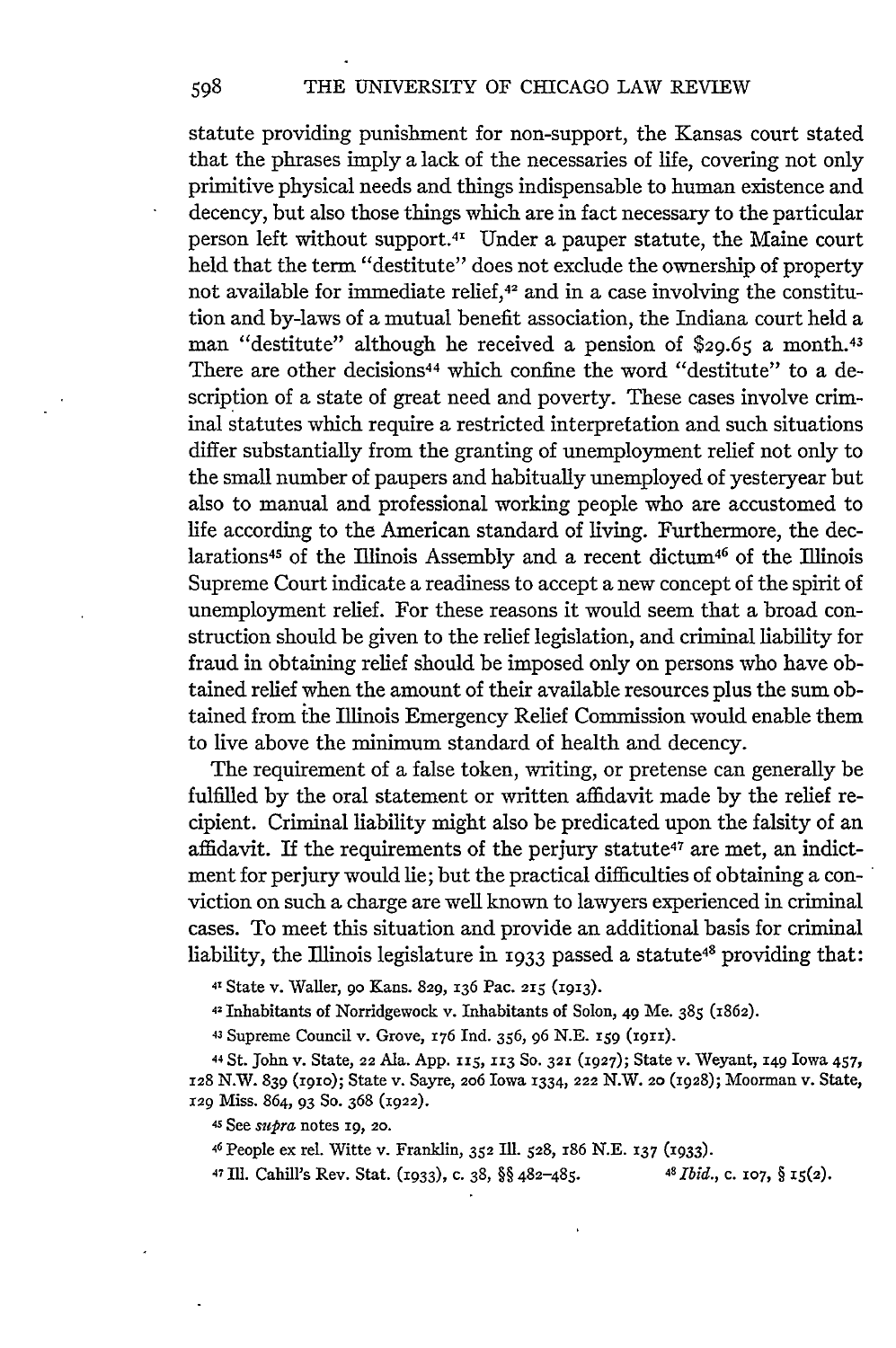Any poor and indigent person who applies for relief and support shall furnish to the over-seer of the poor or the county bureau of public welfare, as the case may be, a sworn statement of his condition and submit to a reasonable examination **by** the overseer of the poor or the county bureau of public welfare as to his inability to support himself or his dependents.

The statute then enumerates the items of information which the affidavit must contain, and provides that:<sup>49</sup> "Any such person who wilfully makes a false statement, in the sworn statement herein required, shall be denied any relief or help and shall be guilty of perjury and punished accordingly." Apparently no prosecutions have been initiated under this section, and the difficulties which the statute suggests furnish ample reason for such failure: **(i)** The statute applies only to relief granted **by** the overseers of the poor or the county bureau of public welfare. It would probably not apply to these agencies when they act as mere conduits for the Illinois Emergency Relief Commission. The act creating the commission authorizes it to "make use of and cooperate with"<sup>50</sup> government agencies, but not to delegate its power. **(2)** The practical difficulties of obtaining a conviction for perjury are great. **(3)** The statute applies only to "poor and indigent" persons and the state would have the burden of proving the existence of that status. The statute seems to be related more to conventional pauper relief than to unemployment relief. **(4)** The statute would not apply to false statements not enumerated in the statute.

At the same time a further attempt was made to create criminal liability by enacting another statute providing that<sup>51</sup>

any person who makes application for relief and support when such relief or support is not required to maintain such applicant and his family or dependents, or makes application for a greater amount of relief or supplies than is required for such purpose, or who does not use such supplies for the purpose, for which they were furnished, is guilty of a misdemeanor.

The validity of this statute may be assailed on a number of grounds: **(i)** The term "relief and support" is vague and ambiguous, and can be given a large number of different constructions. **(2)** The word "maintain" seems fatally ambiguous. It has received varying interpretations, $52$  and it is entirely possible that the statute might receive a different construction in each case which arises, depending perhaps on the manner of life to which

**49** *Ibid., §* **15(2 ) .**

*<sup>10</sup>Ibid.,* **c. 23, §** 464.

*s Ibid.,* c. **107, .§** *X5(5).*

**s,** Federal Land Bank v. Miller, **184** Ark. **415, 42** S.W. **(2d)** 564 **(1931);** Cromwell v. Converse, **zo8** Conn. **412, 143** At. **46** (1928); In re Gabler's Will, **140** Misc. **581, 255 N.Y.S. 211 (193).**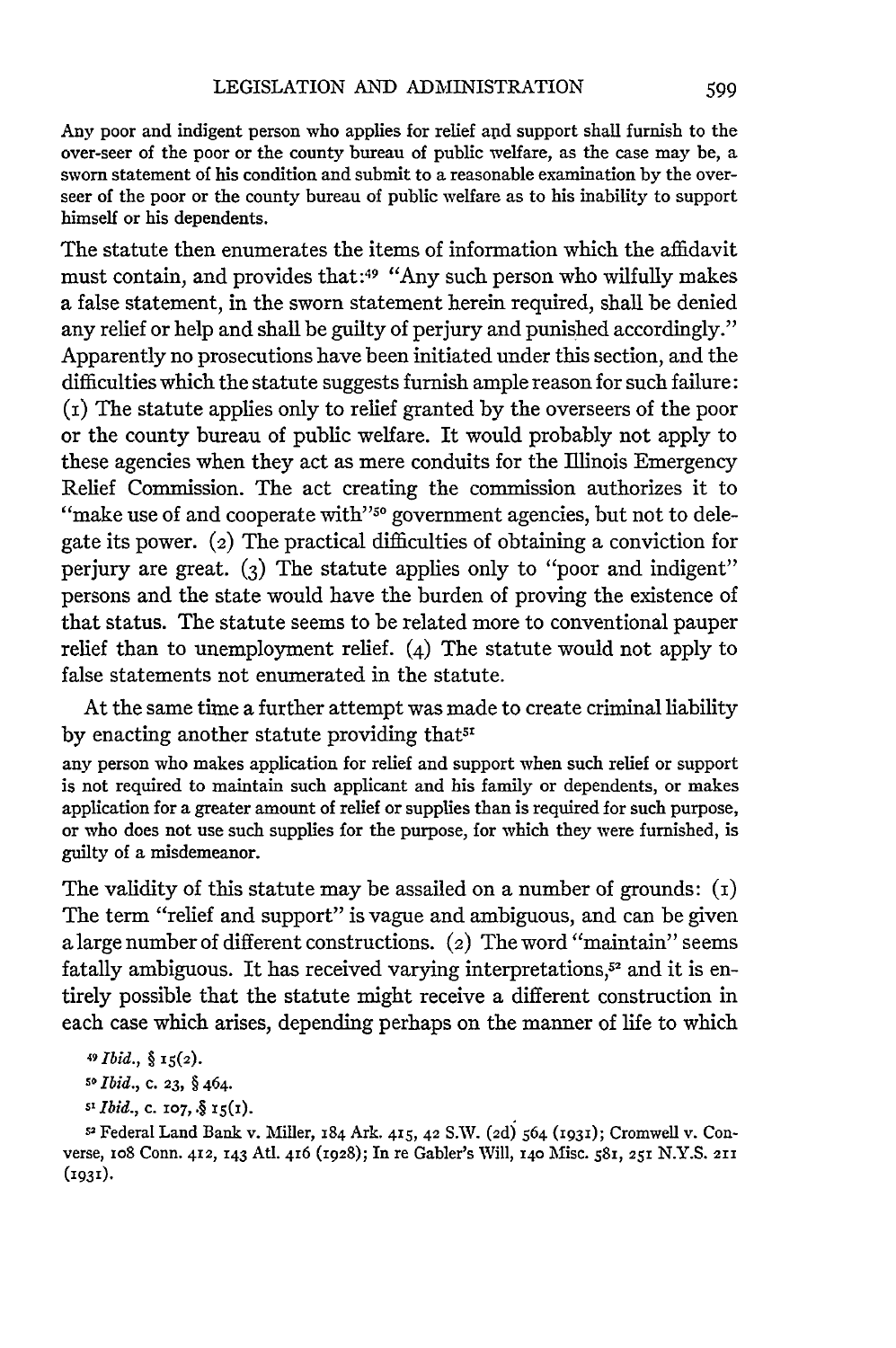the relief applicant was previously accustomed. **(3)** The statute fails to specify to whom application must be made. (4) The statute fails to state who is to determine the "purpose for which" the relief supplies are furnished.

Still another attempt to create an enforceable criminal liability is contained in the same statute, which provides that<sup>53</sup>

Any over-seer of the poor or any officer or employe of any county bureau of public welfare or any applicant for relief who connives with any other person or with each other in obtaining relief or supplies or in obtaining a greater amount of relief or supplies than is required to maintain such applicant and his family, or dependents, or who otherwise makes any unlawful disposition of any supplies furnished for relief purposes is guilty of a misdemeanor.

The constitutionality of this section also seems somewhat dubious, and several difficulties of proof are apparent:  $(r)$  The term "connives" is unduly vague; it would seem to comprise legitimate co-operation between an applicant and a social service worker in obtaining necessary relief. (2) The statute fails to state the persons or agencies from whom the relief or supplies must be obtained. **(3)** The term "maintain" is objectionable, as has been pointed out. (4) The "unlawful disposition" of supplies by definition could only be covered by pertinent sections of the Criminal Code dealing with such unlawful acts as might be involved in the "disposition."

The writer is informed that proceedings have also been instituted charging relief recipients with conspiracy to defraud. The same problem of the elements of fraud would be involved as in the cases of obtaining goods under false pretenses.

Thus, in the absence of a clear and provable case of perjury, it would seem that the only practical method of prosecution for fraud in obtaining unemployment relief would be under the statute against false pretenses. This is in fact the attitude now taken by the attorney for the Illinois Emergency Relief Commission.

## CIVIL LIABILITY **FOR** OBTAINIG RELIEF BY **FRAUD**

The Illinois Supreme Court has held that public bodies may recover for support against persons (or their estates) who were not actually paupers within the statutes at the time they were receiving relief and support.<sup>54</sup> Such recovery will be allowed regardless of the good or bad faith of the

*S3* **l.** Cahill's Rev. Stat. **(1933),** c. **107, §** 15(2).

*S4* Dandurand v. County of Kankakee, **i96** Ill. 537, **63** N.E. ion **(1902);** Tazewell County v. Cooney, **215** Ill. **App. 617** (1919).

боо